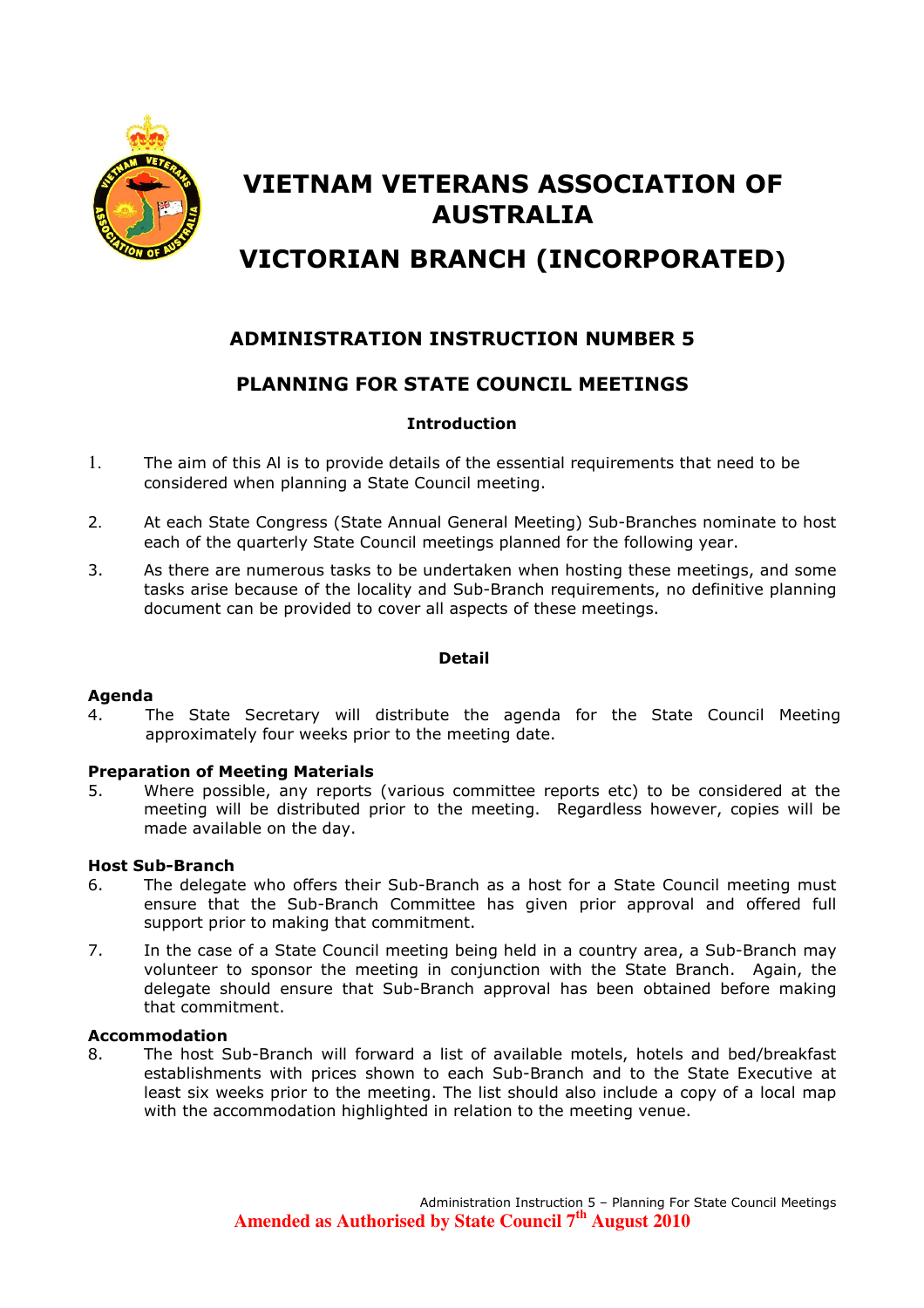#### Type of Venue

9. There is no preference for a specific type of venue. The real need is to provide a comfortable environment for the conduct of the State Council Meeting.

#### Venue Availability

- 10. The venue must be available from 8 am to 5 pm on the Saturday of the State Council Meeting.
- 11. If the venue is not available for this time period, it would be appropriate to seek another suitable venue or alternatively advise the State Secretary of the issues.

#### Seating

- 12. The venue must be capable of providing seating plus a table or desk each for
	- a. 12 State Executive members and 52 delegates/observers (one delegate and observer from each Sub-Branch) with a bench type or other desk/table in front of each person.
	- b. Seating for additional Sub-Branch observers. There may be additional observers attending the meeting. The numbers are not certain however, an additional 20 chairs with no table would be appropriate.
- 13. Ideally, the seating should be arranged in a rectangle with seating provided for the 12 State Executive and 52 Sub-Branch members.

#### Power

14. Power should be available at the Executive table for the PA system and any other electrical/electronic equipment necessary for the meeting.

#### Tea Coffee and Lunch

- 15. Tea and coffee will be required throughout the day, especially for the morning and afternoon break. Water should also be made available on all tables throughout the day.
- 16. The host Sub-Branch will be required to provide luncheon. If this imposes an unreasonable cost on the host Sub-Branch, a fund-raising activity should be conducted.

#### Flags

17. The Australian flag, Association and other flags, and the Association banner should be placed in an orderly manner behind the Executive table.

#### Functions

- 18. Because of the differing times of arrival of delegates there is no need to organise a function for the Friday evening; however, a suitable hotel or club could be named as a meeting place for those wishing to enjoy the camaraderie.
- 19. A function is normally arranged for the Saturday night on a pay as you go basis. Cost of such functions should be considered.
- 20. A number of delegates bring their wives or partners to the quarterly meetings and some Sub-Branches provide entertainment for them in the form of bus tours or visits to markets. Although this is very considerate there is no obligation to provide this service and it is a matter for the host Sub-Branch to decide.

#### Photocopying Facility

21. Often documents are presented which need to be distributed immediately to delegates. Accordingly, photocopier access should be available prior to and during the meeting if possible.